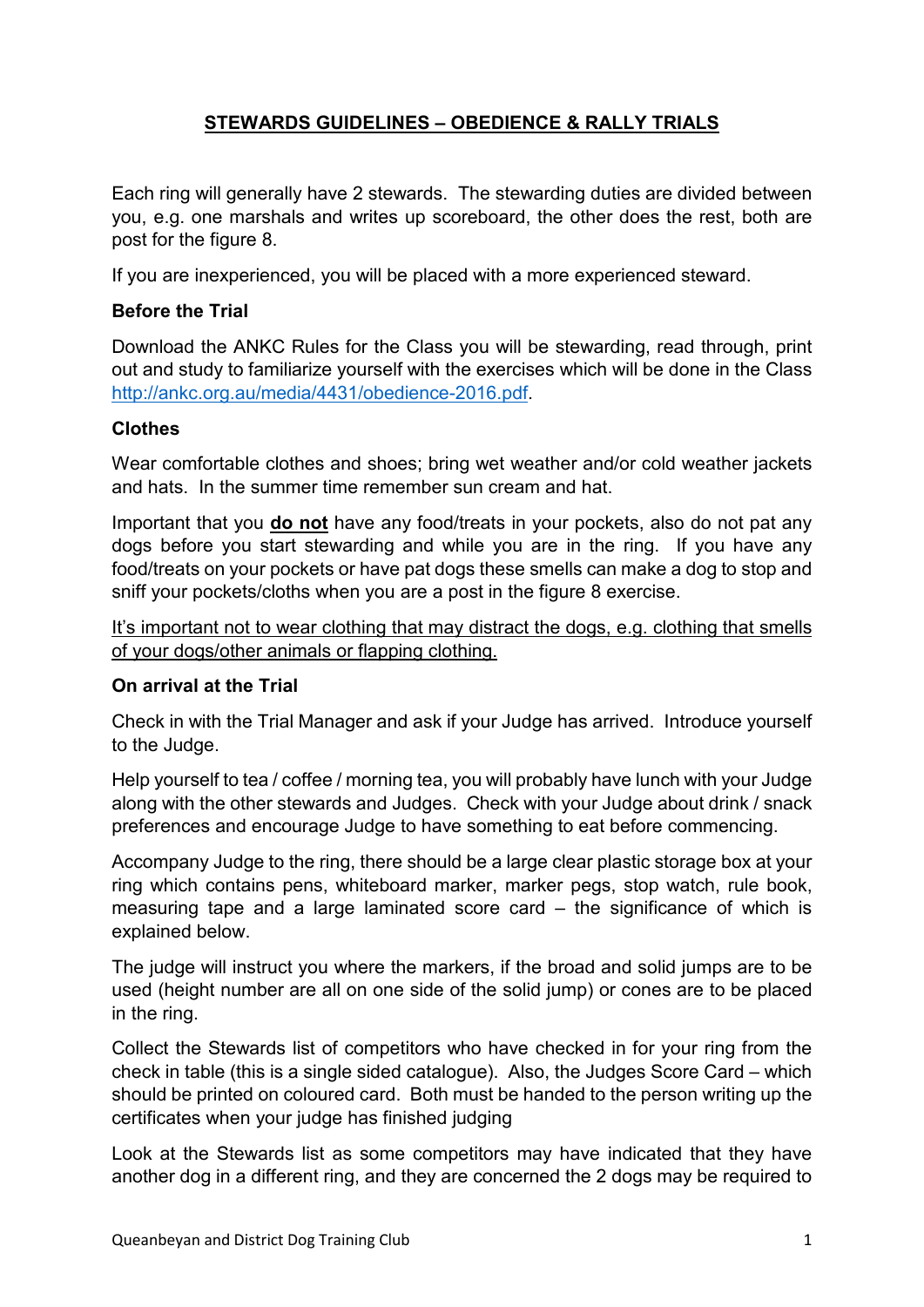compete at the same time. This is accepted and we try to accommodate all such requests. These competitors would normally be placed at the end of judging the ring.

### **Before ring commences, ask the judge how they want to be introduced to the competitors, i.e. Mr Smith or John Smith.**

Competitor must have their catalogue number clearly displayed.

Introducing the Competitor & Dog: You lead the team to the Start peg and say: "{Judge}, this is competitor Number {XX}", which enables the Judge to mark that number on his score card.

### **Taking and returning the Competitor's leads**

When you are taking the competitor lead stand on the handler's right side and wait for the handler to give it to you, when returning the lead to the handler again approach the handler on their right side and wait for the handler to hold their hand to you. It is a good idea when carrying the lead/s not to swing them around so hold the lead/s close to you and place it onto the table while the handler/s are in the ring. (Remember never take/give the lead so that it is passed over the dog's head).

This is especially important in CCD, as Recall Off Lead is the final individual exercise, and some dogs may try to bolt afterwards, so giving the lead quickly to the competitor can stop this behavior, which is very distracting to other dogs. There is a rule which states that the dog must enter and leave the ring on lead (never by the dog's collar).

### **As the Trial begins**

Be at the official opening during which Judges, Stewards and helpers are introduced to the competitors. At this time, try to identify the first few competitors in your ring (each competitor must wear an identifying number which corresponds to the list of competitors and helps retain a sense of anonymity and thus objective judging).

Tape or pin the large laminated sheet outside the ring. This needs to be filled in using marker pen after each competitor is done to enable those outside the ring to learn the scores – for themselves and the other competitors.

The Judge will explain to you everything he wants to be done while you are stewarding, for example: When you are to take up position for the figure 8. When you are to hold his/her clip board when the stand for exam is being done.

#### **Calling the competitors number**

Check your catalogue before you call the next competitor call in a clear voice, when the competitor answers you mark your catalogue.

Be aware of where the next few competitors are so that there is a steady stream of competitors with their dogs entering the ring.

If a dog fails an early exercise, the competitor may withdraw with permission from the judge from further participation, which means that you need to have the handler's lead ready so that they can leave the ring. You need t also and let the next competitor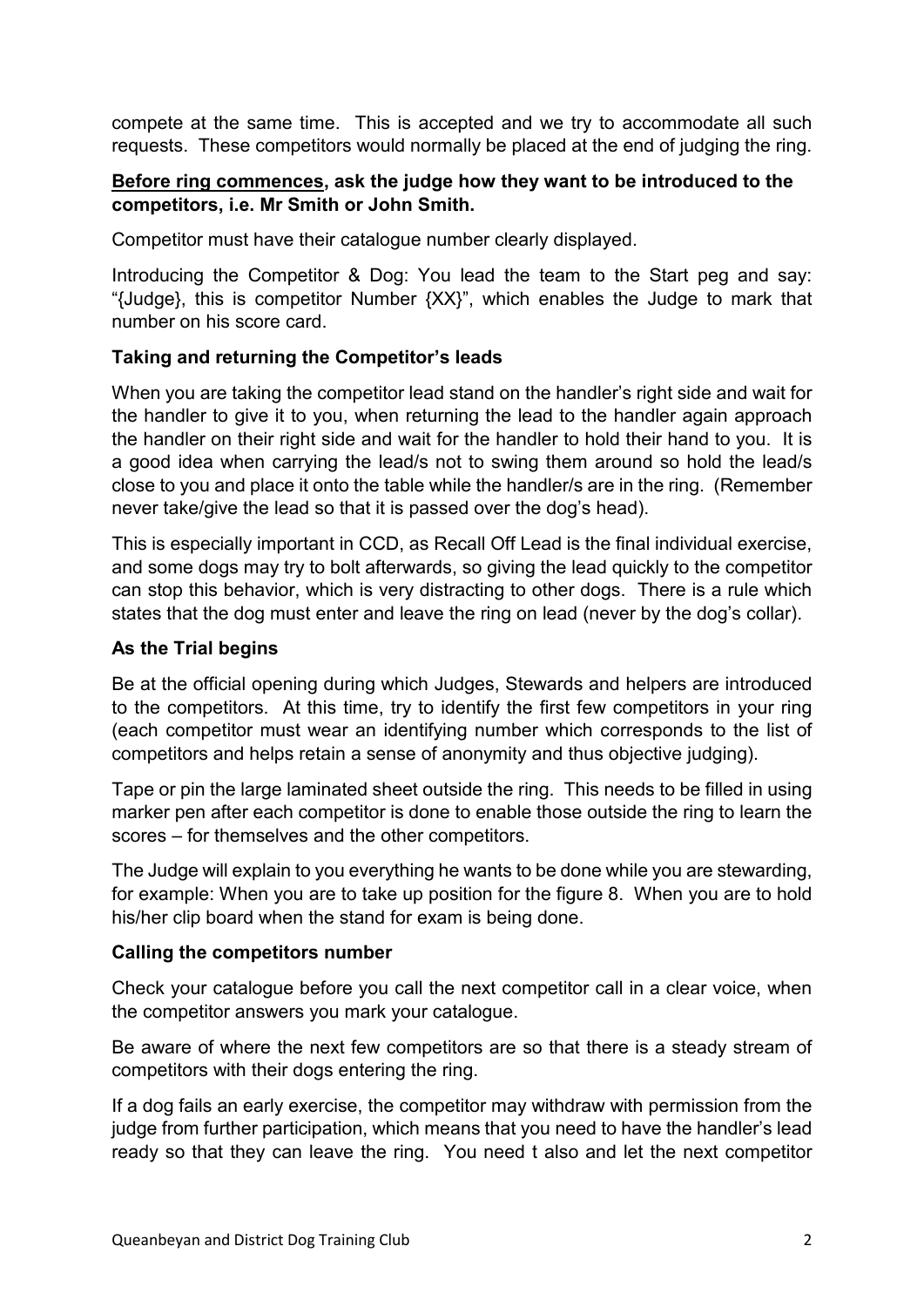know that they need to get ready to enter the ring. (If a competitor asks you if they can withdraw, only the judge can give them permission)

When you are marking the catalogue remember the following: "A" Absent, "W/D" Withdrawn, "v" Present, "Q" Qualifying, "1<sup>st</sup>" First place, "2<sup>nd</sup>" Second place, "3<sup>rd</sup>" Third place.

# **Equipment**

- Changing the width of the broad jumps Each dog has an official distance for the broad jump, the judge will tell you what width the jump has to be for each dog. The broad jumps are of different height, the shorter one is always closest to the dog.
- Changing the height of jumps Each dog has an official height for jumps, the judge will tell you what height the jumps has to be for each dog. Every jump board has numbers on one side these numbers must be on one side of the jump, these numbers are usually facing the front of the ring.
- Dumbbell Take it by the end (Never touch the middle of the dumbbell).
- Directed retrieves Handler will have 2 (open) or 3 (utility) white cotton gloves for this exercise. These will be put on the table, until you need to place them on the markers the judge has put out.
- Food refusal Club will provide 2 sorts of food in plastic containers for this exercise you will hold the food container for the judge.
- Mat The mat has to be pegged down.
- Scent discrimination items (15) Provided by the handler. The three items to be scented by the handler must not be touched. The other 12 items should be placed in the Scent Discrimination area by hand. DON'T use the tongs to move unscented articles.
- Seek back item Provided by the handler, you must use the tongs and never touch this with your hands.
- $UDX (10)$  face cloths provided by the handler, the 2 to be scented by the judge must not be handled by the steward, use tongs.

# **Figure 8**

Being a Figure 8 post is an important function. You need to stand as directed by the Judge, usually on a pre-positioned marked on the ground. Fold your hands in front of you (up high) and refrain from making eye contact with dogs or competitors.

You need to be aware of when the Judge wants you to walk into position – usually discussed before judging the first dog, and watch for that time. It can be distracting to a dog if you are running into position while it is Heeling towards you.

# **Dumbbell**

When the competitor first enters the ring, they will bring the dumbbell to the start peg and give it to you with the lead, when the judge tells them.

When you are handling the dumbbell **DO NOT** hold the dumbbell by the centre section which goes in the dog's mouth. Your hands may have scents which adversely affect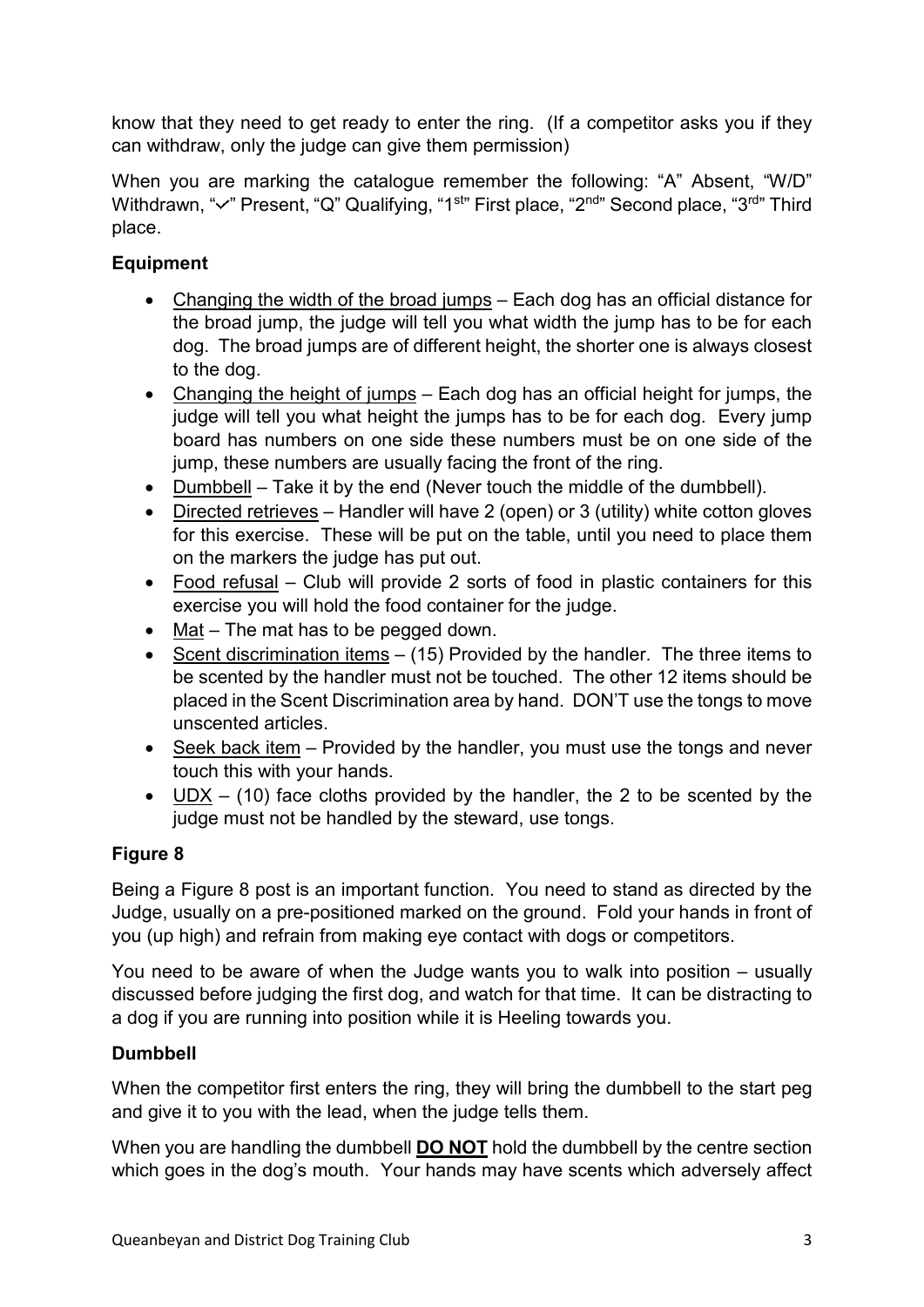the dog, and there is the (very remote) possibility of transferring a virus from one dog to the next. Practice holding and carrying a dumbbell by one of the larger ends.

## **CCD / NOVICE**

You will need to marshal competitors, be a figure 8 post, take / return lead, write up scoreboard, introduce judge to competitors. Take handlers in for group stays, and collect/return leads, collect roaming dogs if judge directs. In Novice take dumbbell, give to handler for retrieve exercise, if this is the optional exercise selected.

### **OPEN**

You will need to marshal competitors, be a figure 8 post, take / return lead, write up scoreboard, introduce judge to competitors. Change solid jump height and broad jump width, take dumbbell and give to handler for retrieve exercise, when required, place 2 gloves on markers for directed retrieve if required. Take handlers to blind and on returning the handler are to be in same order as their dogs to the spot indicated by the judge, keep the time if required or watch for judge's signal for handlers to return.

### **UD**

You will need to marshal competitors, be a figure 8 post, take / return lead, write up scoreboard, introduce judge to competitors. Change solid and bar jump heights. Put out 12 unscented Scent Discrimination items. Judge may do this, but if the judge asks you, offer each item to be scented to handler (3 items, all scented separately, there are 3 parts to this exercise). You will only handle these 3 items with tongs. You will then place the item where the judge has indicated. Hold the 2 types of food for the judge, if the handler has elected the Food Refusal exercise. Place the 3 gloves on the designated markers, if the handler has elected the Directed Retrieve exercise.

### **UDX**

You will need to marshal competitors, be a figure 8 post, take / return lead, write up scoreboard, introduce judge to competitors. Change solid and bar jump heights. Put out 12 unscented Scent Discrimination items. Judge may do this, but if the judge asks you, offer each item to be scented to handler (3 items, all scented separately, there are 3 parts to this exercise). You will only handle these 3 items with tongs. You will then place the item where the judge has indicated. Hold the 2 types of food for the judge, if the handler has elected the Food Refusal exercise. Place the 3 gloves on the designated markers, if the handler has elected the Directed Retrieve exercise.

Seek back with decoy, steward may be asked to put out decoy. Scent discrimination with judge's scent, steward will put out unscented cloths. Multiple retrieve, steward puts out the three leather articles supplied by handler.

#### **Stays – Sit and Down**

Every class has Group Stays after all dogs have done individual exercises. You help the Judge put out a row of markers using the measuring tape if necessary to ensure they are 2.5 metres apart.